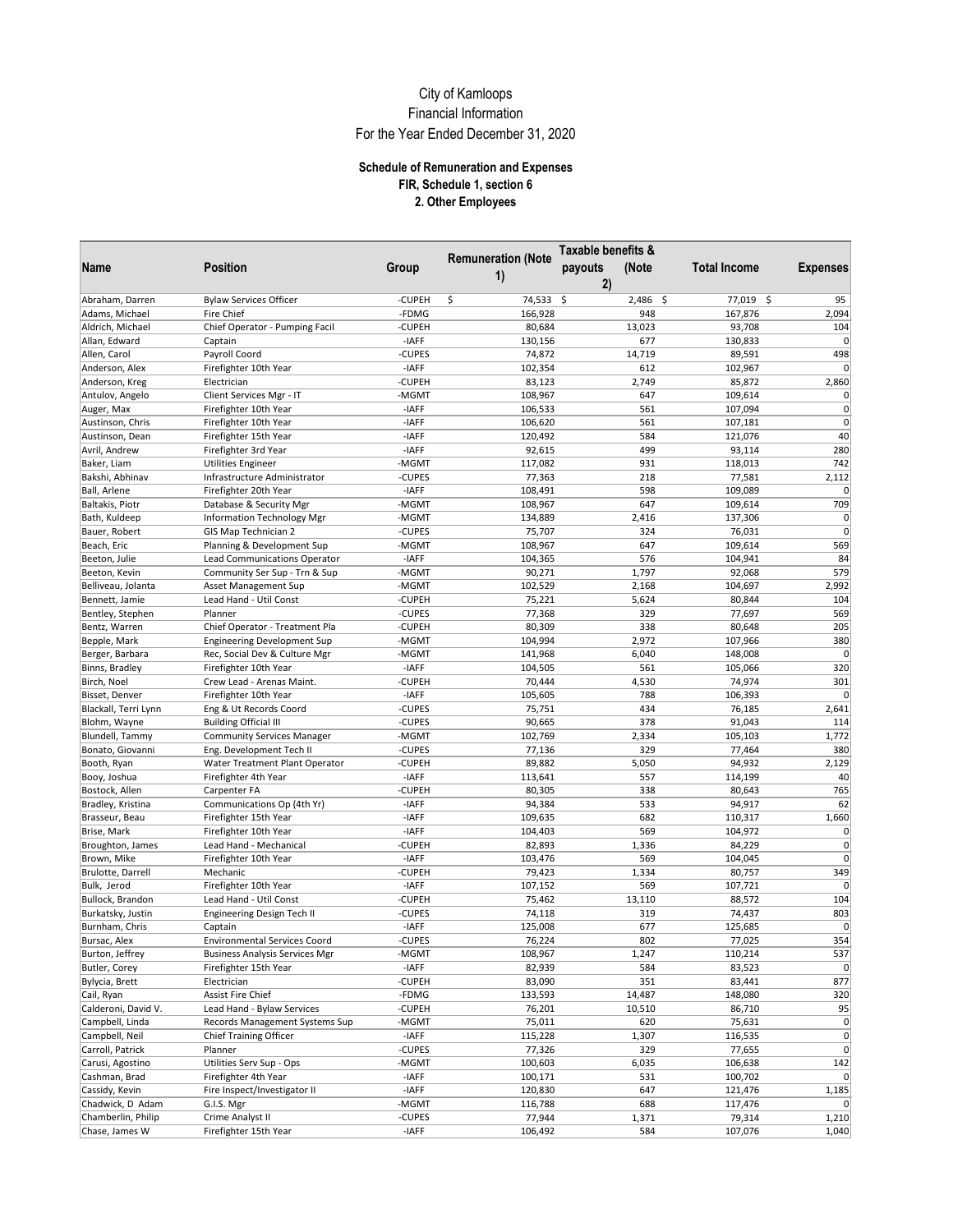|                                 |                                           |                 |                           | Taxable benefits & |                     |                 |
|---------------------------------|-------------------------------------------|-----------------|---------------------------|--------------------|---------------------|-----------------|
| Name                            | <b>Position</b>                           | Group           | <b>Remuneration (Note</b> | (Note<br>payouts   | <b>Total Income</b> | <b>Expenses</b> |
|                                 |                                           |                 | 1)                        | 2)                 |                     |                 |
| Chasse, Francois Leo            | Arena & Pools Sup                         | -MGMT           | 108,967                   | 4,167              | 113,134             | 161             |
| Cheetham, Glen                  | <b>Sustainability Services Sup</b>        | -MGMT           | 98,556                    | 4,115              | 102,671             | 1,329           |
| Chin, Henry                     | Firefighter 15th Year                     | -IAFF           | 115,348                   | 584                | 115,931             | 40              |
| Cichon, Randy                   | Firefighter 10th Year                     | -IAFF           | 105,811                   | 569                | 106,380             | 0               |
| Clarke, Donald J                | Firefighter 10th Year                     | -IAFF           | 103,356                   | 569                | 103,926             | $\Omega$        |
| Collins, Michael                | Firefighter 15th Year                     | -IAFF           | 117,154                   | 1,675              | 118,830             | 1,415           |
| Comeau, Ronald                  | Crew Lead - Carpentry                     | -CUPEH          | 84,217                    | 538                | 84,755              |                 |
| Cook, Shawn                     | Senior Parks Sup                          | -MGMT           | 117,481                   | 7,659              | 125,140             | 2,540           |
| Cooke, Rebecca                  | Com Dev & Emerg Serv Sup Coord            | -CUPES          | 74,388                    | 315                | 74,703              | 493             |
| Cooper, Darryl                  | Platoon Captain                           | -IAFF           | 131,933                   | 832                | 132,765             | 0               |
| Corke, Murray                   | Equip Op V                                | -CUPEH          | 73,154                    | 4,314              | 77,468              | 100             |
| Crookes, Jeff                   | Millwright                                | -CUPEH          | 83,090                    | 351                | 83,441              | 104             |
| Cross, Richard                  | Lead Hand - Mechanical                    | -CUPEH          | 82,769                    | 1,351              | 84,120              | 137             |
| Crundwell, Darren               | Capital Projects Mgr                      | -MGMT           | 130,213                   | 6,650              | 136,864             | 450             |
| Cumming, Matthew                | Firefighter 3rd Year                      | -IAFF           | 88,032                    | 477                | 88,510              | 0               |
| Cupello, Ernest                 | Lead Hand - Util Const                    | -CUPEH          | 76,174                    | 469                | 76,644              | 104             |
| Cusator, Loren                  | Safety Advisor                            | -MGMT           | 82,434                    | 1,598              | 84,032              | 563             |
| Damini, Darryl                  | Captain                                   | -IAFF           | 127,683                   | 677                | 128,360             | 1,422           |
| Dandeneau, Gerry                | Firefighter 4th Year                      | $-IAFF$         | 100,980                   | 557                | 101,537             | 0               |
| Dandurand, Kevin                | Crew Lead - Mechanic Shop                 | -CUPEH          | 87,246                    | 1,475              | 88,720              | 20              |
| Davidson, Bev                   | <b>Client Support Services Sup</b>        | -MGMT           | 84,628                    | 781                | 85,408              | 0               |
| Davidson, Shawn                 | Captain                                   | -IAFF           | 138,676                   | 677                | 139,353             | 0               |
| Davies, Christopher M           | Firefighter 10th Year                     | -IAFF           | 106,597                   | 561                | 107,158             | 0               |
| Davoren, Todd                   | Crew Lead - Sanitation/Signs              | -CUPEH          | 75,692                    | 3,998              | 79,689              | 11              |
| Dawson, Cara                    | Revenue and Taxation Mgr                  | -MGMT           | 110,972                   | 2,003              | 112,975             | 1,882           |
| De Frias, Robert                | Wastewater Treat Plant Op III             | -CUPEH          | 80,491                    | 322                | 80,813              | 327             |
| de Pfyffer, Nicole              | Communications Op (4th Yr)                | -IAFF           | 94,130                    | 533                | 94,663              | 679             |
| Decicco, Mike<br>Dhillon, Jesse | Crew Lead - Turf<br>Design Engineer       | -CUPEH<br>-MGMT | 78,469<br>121,898         | 6,334<br>2,108     | 84,803<br>124,006   | 2,869<br>450    |
| Dick, William                   | Firefighter 4th Year                      | $-IAFF$         | 105,085                   | 557                | 105,643             |                 |
| Dixon, Jason                    | Building & Engineering Dev Mgr            | -MGMT           | 126,093                   | 2,445              | 128,537             | 1,725           |
| Doi, Terry                      | Firefighter 15th Year                     | -IAFF           | 110,280                   | 572                | 110,852             |                 |
| Doll, Michael                   | Park Operations & Planning Sup            | -MGMT           | 98,746                    | 4,529              | 103,274             | $\Omega$        |
| Doucette, Wade                  | Water Treatment Plant Operator            | -CUPEH          | 97,820                    | 322                | 98,142              | 115             |
| Duggan, Andrew                  | Crew Lead - Carpentry                     | -CUPEH          | 78,684                    | 6,643              | 85,326              | $\Omega$        |
| Dupuis, Andre                   | Pipefitter/Layer                          | -CUPEH          | 68,802                    | 7,868              | 76,670              | 434             |
| Elgert, Dax                     | Capital Projects Sup                      | -MGMT           | 109,135                   | 7,617              | 116,752             | 779             |
| Ettinger, Dave                  | Communications Op (4th Yr)                | -IAFF           | 94,955                    | 533                | 95,488              | 42              |
| Ewings, Richard                 | Capital Projects Sup                      | -MGMT           | 108,967                   | 7,727              | 116,694             | $\mathbf{0}$    |
| Farrow, Glen                    | <b>Streets &amp; Environment Srvs Mgr</b> | -MGMT           | 129,752                   | 5,974              | 135,726             | 2,355           |
| Fehr, Jason                     | <b>Instrumentation Mechanic</b>           | -CUPEH          | 83,088                    | 351                | 83,439              | 296             |
| Fink, Ryan W.                   | Electrician                               | -CUPEH          | 81,053                    | 351                | 81,403              | 690             |
| Fisher, Derek                   | Chief Operator- Waste Water               | -CUPEH          | 83,085                    | 346                | 83,431              | 429             |
| Foskett, Christopher            | Lead Hand - Electrical                    | -CUPEH          | 88,010                    | 8,036              | 96,046              | 365             |
| Foster, David                   | Crew Lead - RCMP IT Supp Serv             | -CUPES          | 79,371                    | 369                | 79,740              |                 |
| Franks, Ian                     | Drainage Engineer                         | -MGMT           | 115,966                   | 683                | 116,649             | 3,355           |
| Fraser, Cheryl                  | <b>Transit Planner</b>                    | -CUPES          | 77,426                    | 2,115              | 79,541              | 1,129           |
| Freeman, David                  | Assist Dir/Real Estate Mgr                | -MGMT           | 125,617                   | 5,980              | 131,597             | 588             |
| Freeze, Jeff                    | Captain                                   | $-IAFF$         | 126,096                   | 677                | 126,773             | $\Omega$        |
| Fretz, Jen                      | <b>Director Civic Operations</b>          | -MGMT           | 200,989                   | 12,526             | 213,515             | 1,465           |
| Fritz, Brent                    | Firefighter 4th Year                      | -IAFF           | 103,320                   | 557                | 103,877             | 0               |
| Funk, Dan                       | Captain                                   | -IAFF           | 124,621                   | 677                | 125,298             | <sup>0</sup>    |
| Fuoco, Daryl                    | Electrician                               | -CUPEH          | 83,317                    | 4,987              | 88,304              | 615             |
| Galan, Trevor                   | Firefighter 4th Year                      | $-IAFF$         | 104,166                   | 557                | 104,723             | 0               |
| Gammel, Lisa                    | <b>Crime Prevention Coordinator</b>       | -CUPES          | 75,106                    | 319                | 75,425              | $\Omega$        |
| Gannon, Jason                   | Crew Lead - Util Construction             | -CUPEH          | 80,009                    | 4,308              | 84,317              | 104             |
| Gannon, Kerry                   | Crew Lead - Streets                       | -CUPEH          | 77,248                    | 42,942             | 120,190             | 0               |
| Gaudry, Jarrod                  | Firefighter 10th Year                     | -IAFF           | 105,712                   | 569                | 106,281             | 280             |
| Gleave, Ron                     | Millwright                                | -CUPEH          | 83,217                    | 351                | 83,568              | 104             |
| Goddard, Brett                  | Lead Hand - Util Const                    | -CUPEH          | 76,351                    | 5,818              | 82,169              | 104             |
| Gomke, Kyle                     | Eng. Development Tech II                  | -CUPES          | 78,562                    | 338<br>677         | 78,899              | 1,257           |
| Gorman, James                   | Captain                                   | $-IAFF$         | 133,461                   |                    | 134,138             | 0               |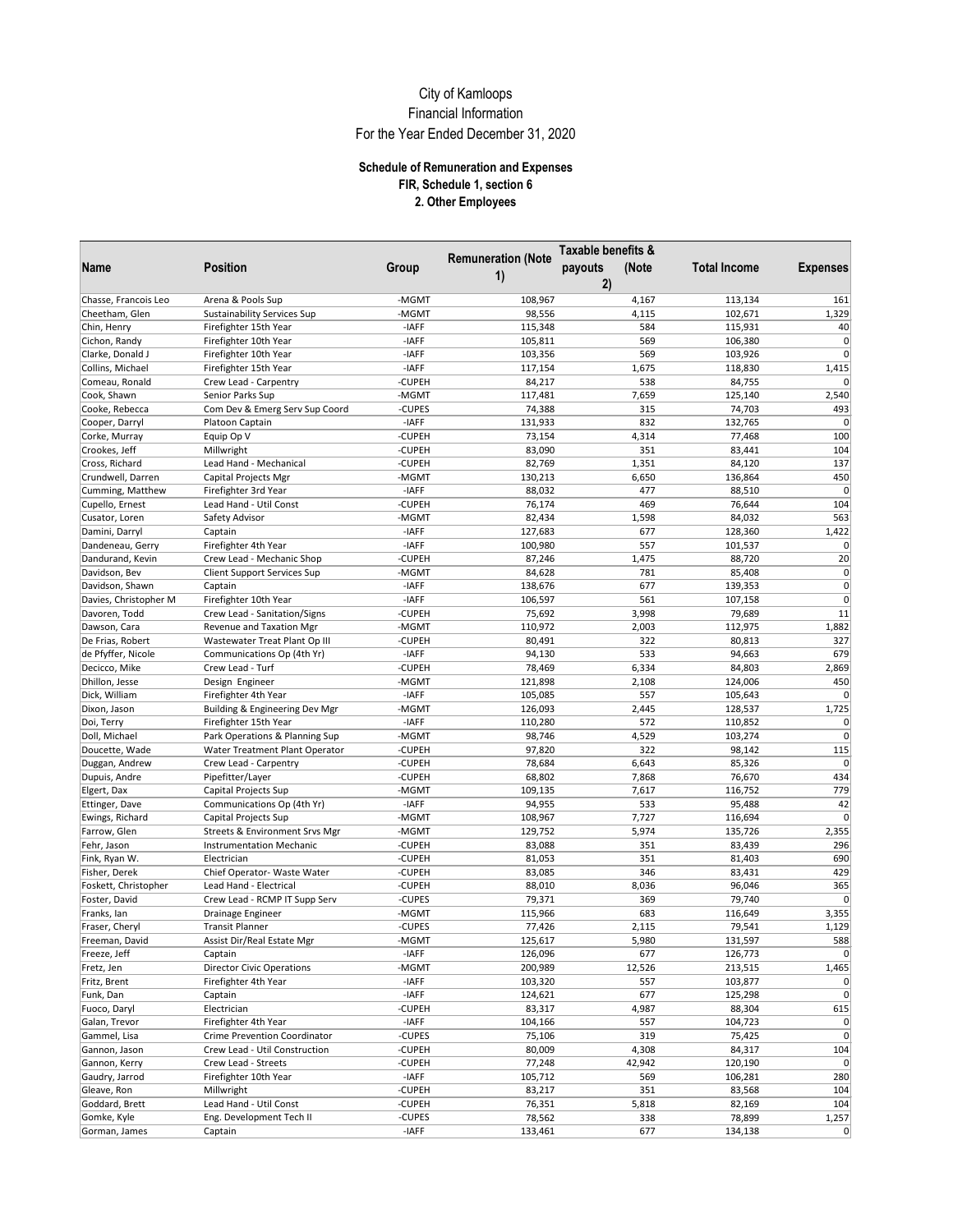|                                              |                                                        |                |                           | Taxable benefits & |                     |                 |
|----------------------------------------------|--------------------------------------------------------|----------------|---------------------------|--------------------|---------------------|-----------------|
| Name                                         | <b>Position</b>                                        | Group          | <b>Remuneration (Note</b> | (Note<br>payouts   | <b>Total Income</b> | <b>Expenses</b> |
|                                              |                                                        |                | 1)                        | 2)                 |                     |                 |
| Grant, Troy                                  | Platoon Captain                                        | $-IAFF$        | 134,201                   | 682                | 134,883             | 0               |
| Gray, Kelly                                  | Crew Lead - Streets                                    | -CUPEH         | 89,566                    | 322                | 89,887              | 95              |
| Green, Krystina                              | IT Project Planner                                     | -CUPES         | 78,310                    | 929                | 79,238              | $\pmb{0}$       |
| Greffard, Dale                               | Captain                                                | -IAFF          | 126,070                   | 677                | 126,747             | $\mathbf 0$     |
| Grice, Tom                                   | Crew Lead - Electrical/Instrum                         | -CUPEH         | 91,517                    | 382                | 91,898              | 472             |
| Grills, Jason                                | <b>Refridgeration Mechanic</b>                         | -CUPEH         | 86,573                    | 363                | 86,935              | 438             |
| Guertin, Sheldon J.                          | Captain                                                | -IAFF          | 134,417                   | 677                | 135,094             | $\mathbf 0$     |
| Gysel, Giles                                 | <b>Information Access Analyst</b>                      | -CUPES         | 75,645                    | 8,756              | 84,400              | 357             |
| Haines, Michael                              | Platoon Captain                                        | -IAFF          | 131,117                   | 682                | 131,799             | 0               |
| Halisheff, Glen                              | Crew Lead - Sanitation/Signs                           | -CUPEH         | 75,347                    | 4,575              | 79,921              | 11              |
| Hallinan, David                              | Planning & Procurement Mgr                             | -MGMT          | 125,343                   | 1,523              | 126,866             | 3,075           |
| Hanghofer, Tyler                             | Equip Op III - Civic Ops                               | -CUPEH         | 71,806                    | 6,629              | 78,435              | 260             |
| Hanson, Kim                                  | <b>Sheet Metal Worker</b>                              | -CUPEH         | 81,134                    | 343                | 81,478              | 502             |
| Hanson, Preston                              | Asst Chief OP- Pumping Faciili                         | -CUPEH         | 76,597                    | 14,297             | 90,894              | 369             |
| Harfman, Tim                                 | Water Treatment Plant Operator                         | -CUPEH         | 91,565                    | 432                | 91,996              | 179             |
| Harlock, William                             | Captain                                                | $-IAFF$        | 129,739                   | 677                | 130,416             | 40              |
| Hartt, Ken                                   | Captain                                                | $-IAFF$        | 127,257                   | 677                | 127,934             | $\mathbf{0}$    |
| Hawkings, Scott                              | Mechanic                                               | -CUPEH         | 79,586                    | 4,952              | 84,538              | 91              |
| Haywood-Farmer, Stephen Firefighter 4th Year |                                                        | $-IAFF$        | 104,702                   | 557                | 105,259             | $\Omega$        |
| Head, Trevor                                 | Lead Hand - Carpentry                                  | -CUPEH         | 83,190                    | 351                | 83,541              | 1,148           |
| Helfrich, Michael                            | <b>Business Mgr - CPS</b>                              | -MGMT          | 93,809                    | 1,355              | 95,163              | 3,017           |
| Helgason, Ty                                 | Social & Comm Dev Sup                                  | -MGMT          | 85,154                    | 436                | 85,590              | 592             |
| Helly, Susan E                               | Crew Lead - Turf                                       | -CUPEH         | 78,907                    | 334                | 79,240              | 413             |
| Herman, Reid                                 | Firefighter 10th Year                                  | $-IAFF$        | 108,512                   | 569                | 109,081             | 0               |
| Heshka, Wendy                                | <b>Communications Mgr</b>                              | -MGMT          | 118,198                   | 1,369              | 119,568             | 4,044           |
| Hill, Lewis                                  | <b>Financial Services Mgr</b>                          | -MGMT          | 123,577                   | 1,800              | 125,377             | 3,679           |
| Hintz, Cory                                  | Firefighter 15th Year                                  | $-IAFF$        | 132,473                   | 584                | 133,057             | 40              |
| Hodgkiss, Spencer                            | Crew Lead - Streets                                    | -CUPEH         | 72,922                    | 8,307              | 81,229              | 100             |
| Hogstead, Richard                            | Mechanic                                               | -CUPEH         | 74,692                    | 1,334              | 76,026              | 20              |
| Holloway, Erin                               | Captain                                                | $-IAFF$        | 126,407                   | 661                | 127,068             | 2,396           |
| Holloway, Jordan                             | Firefighter 10th Year                                  | $-IAFF$        | 104,338                   | 569                | 104,907             | $\Omega$        |
| Holmes, David                                | Firefighter 15th Year                                  | -IAFF          | 109,910                   | 684                | 110,594             | 1,660           |
| Hoppenreys, Dana                             | Firefighter 4th Year                                   | -IAFF          | 102,796                   | 557                | 103,353             | 0               |
| Horne, Dawson William                        | <b>Assistant Utilities Engineer</b>                    | -MGMT          | 100,640                   | 1,152              | 101,791             | 3,999           |
| Howatt, Jennifer                             | Human Resources Mgr                                    | -MGMT          | 117,557                   | 1,510              | 119,067             | 3,103           |
| Humphrey, Katherine L.                       | <b>Director Corporate Services</b>                     | -MGMT<br>-MGMT | 200,989                   | 12,526             | 213,515             | 1,857           |
| Irani, Purvez<br>Irwin, Joel                 | <b>Transportation Manager</b><br>Firefighter 10th Year | -IAFF          | 82,529<br>105,613         | 508<br>569         | 83,036<br>106,182   | 6,124<br>0      |
| Jansen, Ken                                  | Crew Lead - Horticulture                               | -CUPEH         | 86,306                    | 4,984              | 91,290              | 0               |
| Jensen, Bernard P                            | <b>Specialty Equipment Mechanic</b>                    | -CUPEH         | 78,349                    | 1,334              | 79,683              | <sup>0</sup>    |
| Jensen, Wayne                                | Capital Proj Inspector FA                              | -CUPES         | 88,406                    | 8,134              | 96,539              | 380             |
| Johnson, Scott                               | Firefighter 10th Year                                  | -IAFF          | 102,600                   | 569                | 103,169             | 2,125           |
| Johnston, Lee                                | Lead Mechanic                                          | -IAFF          | 124,747                   | 677                | 125,423             | 2,369           |
| Johnston, Trent                              | Firefighter 3rd Year                                   | $-IAFF$        | 83,504                    | 477                | 83,981              | 0               |
| Jones, David R                               | Business Lic & Prop Use Coord                          | -CUPES         | 75,645                    | 474                | 76,118              | 0               |
| Jones, Jeremy                                | <b>Traffic Tech Coord</b>                              | -CUPES         | 77,216                    | 324                | 77,540              | 0               |
| Jones, Jessie L                              | Crew Lead - Arenas Maint.                              | -CUPEH         | 72,537                    | 4,862              | 77,399              | 11              |
| Jubinville, Corey                            | Firefighter 15th Year                                  | -IAFF          | 124,611                   | 584                | 125,195             | $\Omega$        |
| Kachel, Matthew                              | Capital Projects Sup                                   | -MGMT          | 108,967                   | 7,617              | 116,584             | 880             |
| Kanigan, W MacKenzie                         | <b>Financial Planning Mgr</b>                          | -MGMT          | 109,248                   | 1,475              | 110,722             | 1,537           |
| Karpiak, Scott                               | Firefighter 10th Year                                  | -IAFF          | 105,850                   | 569                | 106,419             | 1,023           |
| Kelly, Todd                                  | Firefighter 10th Year                                  | $-IAFF$        | 106,185                   | 569                | 106,754             | 0               |
| Kerr, Taylor                                 | Firefighter 4th Year                                   | $-IAFF$        | 101,267                   | 531                | 101,799             | 0               |
| Kiloh, Jennifer                              | Communications Op (4th Yr)                             | $-IAFF$        | 94,130                    | 533                | 94,663              | 0               |
| Klassen, Arron                               | Firefighter 4th Year                                   | $-IAFF$        | 114,334                   | 557                | 114,891             | 40              |
| Klassen, Darryl                              | <b>GIS Technician</b>                                  | -CUPES         | 73,106                    | 315                | 73,420              | 2,350           |
| Koldewijn, Greg                              | Firefighter 10th Year                                  | $-IAFF$        | 101,482                   | 610                | 102,092             | 0               |
| Krutop, Kris                                 | Captain                                                | $-IAFF$        | 125,075                   | 677                | 125,752             | 40 <sup>°</sup> |
| Kuzmiuk, Jordan                              | <b>Engineering Design Coord</b>                        | -CUPES         | 78,668                    | 329                | 78,997              | 1,875           |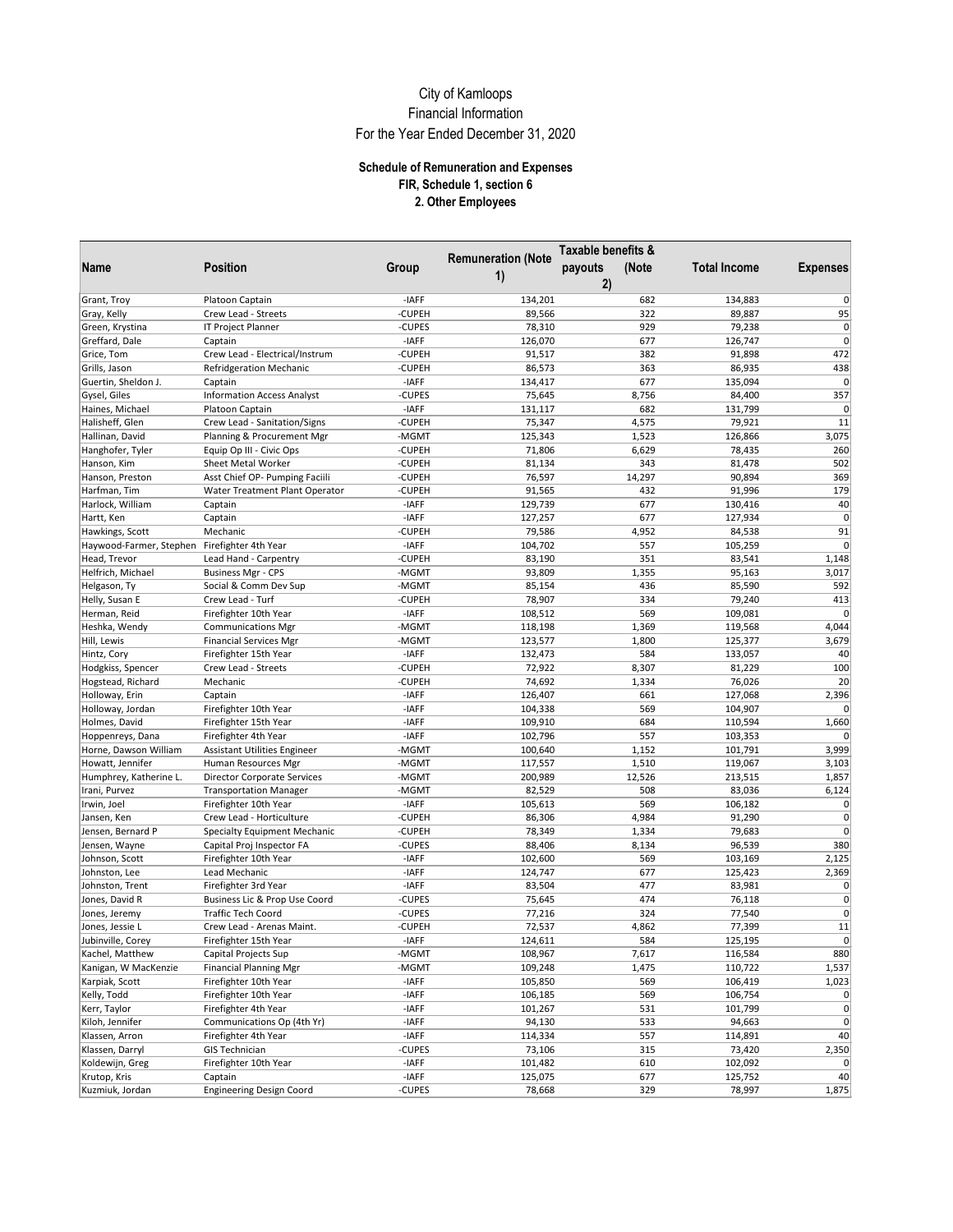|                                    |                                                               |                  |                           | <b>Taxable benefits &amp;</b> |                     |                 |  |  |
|------------------------------------|---------------------------------------------------------------|------------------|---------------------------|-------------------------------|---------------------|-----------------|--|--|
| Name                               | <b>Position</b>                                               | Group            | <b>Remuneration (Note</b> | (Note<br>payouts              | <b>Total Income</b> | <b>Expenses</b> |  |  |
|                                    |                                                               |                  | 1)                        | 2)                            |                     |                 |  |  |
| Kwiatkowski, Marvin                | Director Dev, Eng & Sustain                                   | -MGMT            | 201,050                   | 8,980                         | 210,029             | 4,160           |  |  |
| Labrecque, Thomas                  | Eng. Development Tech II FA                                   | -CUPES           | 78,521                    | 334                           | 78,855              | 955             |  |  |
| Lajeunesse, Neale                  | Millwright                                                    | -CUPEH           | 83,118                    | 351                           | 83,469              | 104             |  |  |
| Lam, Andrew                        | Wastewater Treat Plant Op III                                 | -CUPEH           | 81,159                    | 1,222                         | 82,381              | 237             |  |  |
| Lam, Paul                          | Equip Op - Cemetery                                           | -CUPEH           | 73,225                    | 5,474                         | 78,699              | 0               |  |  |
| Lamont, Graham                     | Sanitation & Sign Shop Sup                                    | -MGMT            | 93,114                    | 928                           | 94,042              | 5,552           |  |  |
| Lannon, Brian                      | Captain                                                       | -IAFF            | 124,934                   | 677                           | 125,611             | 1,422           |  |  |
| Larsen, Chris                      | Firefighter 10th Year                                         | -IAFF            | 105,753                   | 569                           | 106,322             | ∩               |  |  |
| Larson, Kevin                      | Water Treatment Plant Operator                                | -CUPEH           | 92,481                    | 639                           | 93,119              | 315             |  |  |
| LeFlufy, Greg                      | Crew Lead - Electrical/Instrum                                | -CUPEH           | 93,662                    | 8,096                         | 101,759             | 1,838           |  |  |
| Leslie, Scott                      | Firefighter 10th Year                                         | $-IAFF$          | 106,017                   | 569                           | 106,586             | $\mathbf{0}$    |  |  |
| Lewis, Jody                        | <b>Executive Assistant - CAO</b>                              | -MGMT            | 77,998                    | 1,209                         | 79,207              | 1,903           |  |  |
| Lewis, Kristina                    | Human Resources Advisor                                       | -MGMT            | 94,257                    | 808                           | 95,064              | 809             |  |  |
| Lewis, Sherrie                     | Payroll Sup                                                   | -MGMT            | 98,556                    | 917                           | 99,473              | 0               |  |  |
| Lindoff, Wade                      | Platoon Captain                                               | $-IAFF$          | 130,321                   | 682                           | 131,003             | $\mathbf 0$     |  |  |
| Little, Norm                       | Captain                                                       | $-IAFF$          | 126,068                   | 677                           | 126,745             | $\mathbf{0}$    |  |  |
| Locke, Jason                       | Comm Planning & Sustain Mgr                                   | -MGMT            | 110,282                   | 1,259                         | 111,540             | 1,252           |  |  |
| Lockhart, Wayne D                  | <b>Operations Supervisor</b>                                  | -MGMT            | 100,603                   | 605                           | 101,208             | 2,468           |  |  |
| Luca, Modesta                      | <b>Office Services Sup</b>                                    | -MGMT            | 84,304                    | 520                           | 84,824              | 35              |  |  |
| Luison, Dennis                     | <b>Assist Operations Mgr</b>                                  | -MGMT            | 111,273                   | 2,267                         | 113,539             | 100             |  |  |
| Luison, Devis                      | <b>Trades Mgr</b>                                             | -MGMT            | 130,213                   | 5,520                         | 135,733             | 147             |  |  |
| Luison, Joe                        | Utilities Serv Sup - Construct                                | -MGMT            | 104,207                   | 6,329                         | 110,536             | 1,227           |  |  |
| Lundgren, Lee K                    | <b>Chief Building Official</b>                                | -MGMT            | 106,651                   | 4,542                         | 111,192             | 434             |  |  |
| Lussetti, Marco                    | <b>IT Solutions Architect</b>                                 | -CUPES           | 79,542                    | 324                           | 79,866              | 613<br>360      |  |  |
| Lyons, Tory                        | Wastewater Treat Plant Op III                                 | -CUPEH<br>-MGMT  | 81,466                    | 2,122                         | 83,587              |                 |  |  |
| Maalerud, Ryan<br>MacDonald, Jodie | Capital Projects Sup<br><b>Municipal Support Services Mgr</b> | -MGMT            | 107,130<br>112,746        | 1,501<br>2,603                | 108,631<br>115,349  | 1,857<br>155    |  |  |
| MacIntosh, Matt                    | Museum Sup                                                    | -MGMT            | 82,078                    | 3,486                         | 85,564              | 16              |  |  |
| MacIver, John                      | Firefighter 10th Year                                         | $-IAFF$          | 104,657                   | 569                           | 105,226             | 0               |  |  |
| MacKenzie, Graham                  | Firefighter 10th Year                                         | $-IAFF$          | 107,928                   | 569                           | 108,498             | 4,522           |  |  |
| Mahoney, Bernadette                | Human Resources Advisor                                       | -MGMT            | 97,724                    | 1,391                         | 99,115              | 1,539           |  |  |
| Marcotte, Riley                    | Plumber                                                       | -CUPEH           | 81,897                    | 843                           | 82,741              | 438             |  |  |
| Martin, Cole                       | Firefighter 10th Year                                         | -IAFF            | 107,211                   | 614                           | 107,825             | 0               |  |  |
| Martin, Joe                        | Carpenter                                                     | -CUPEH           | 77,975                    | 334                           | 78,309              | 71              |  |  |
| Martin, Peter                      | <b>Plumbing Official</b>                                      | -CUPES           | 74,779                    | 301                           | 75,080              | 114             |  |  |
| Martin, Rod                        | Planning and Development Mgr                                  | -MGMT            | 129,225                   | 735                           | 129,960             | 478             |  |  |
| Mathers, Ian                       | Electrician                                                   | -CUPEH           | 83,082                    | 351                           | 83,432              | 627             |  |  |
| Matkowski, Deven                   | <b>Engineering Mgr</b>                                        | -MGMT            | 137,218                   | 6,040                         | 143,258             | 475             |  |  |
| Mazzardis, Joanna                  | Planner                                                       | -CUPES           | 80,409                    | 439                           | 80,848              | 800             |  |  |
| Mazzotta, Carmin                   | <b>Community Planner</b>                                      | -CUPES           | 76,882                    | 329                           | 77,211              | 360             |  |  |
| Mazzotta, Maria                    | Corporate Officer                                             | -MGMT            | 120,785                   | 3,022                         | 123,806             | 2,236           |  |  |
| McCance, Michael                   | Equip Op III - Civic Ops NF                                   | -CUPEH           | 69,981                    | 5,876                         | 75,857              | 0               |  |  |
| McCarthy, Jenifer                  | <b>Accounting Sup</b>                                         | -MGMT            | 93,518                    | 727                           | 94,245              | 965             |  |  |
| McConnell, Donald                  | <b>Bylaw Services Officer</b>                                 | -CUPEH           | 73,965                    | 1,343                         | 75,308              | $\mathbf{0}$    |  |  |
| McCorkell, Byron                   | Director Comm & Protective Ser                                | -MGMT            | 224,027                   | 24,179                        | 248,205             | 3,328           |  |  |
| McCourt, Brianne                   | Planner                                                       | -CUPES           | 76,882                    | 911                           | 77,793              | 569             |  |  |
| McDonnell, Kent                    | Equip Op III - Civic Ops                                      | -CUPEH           | 83,064                    | 274                           | 83,338              | 260             |  |  |
| McKinnon, Joe                      | Lieutenant                                                    | $-IAFF$          | 126,568                   | 629                           | 127,197             | 40              |  |  |
| McLean, Joshua                     | Firefighter 4th Year                                          | $-IAFF$          | 101,251                   | 557                           | 101,808             | 0               |  |  |
| McMillan, Bryce                    | Firefighter 4th Year                                          | -IAFF            | 101,611                   | 557                           | 102,169             | $\Omega$        |  |  |
| Meersman, Jacquey                  | <b>Business Analyst</b>                                       | -CUPES           | 75,645                    | 324                           | 75,968              | 1,156           |  |  |
| Meixner, Richelle                  | Lead Hand - Bylaw Services                                    | -CUPEH           | 74,444                    | 8,544                         | 82,988              | 259             |  |  |
| Michener, Allan                    | <b>Environmental Services Sup</b>                             | -MGMT            | 99,314                    | 5,840                         | 105,154             | 565             |  |  |
| Mierau, Caleb                      | Safety Mgr                                                    | -MGMT            | 113,481                   | 8,842                         | 122,323             | 0               |  |  |
| Miller, Matthew                    | Carpenter                                                     | -CUPEH           | 77,938                    | 334                           | 78,272              | 0               |  |  |
| Mitchell, William                  | Firefighter 10th Year                                         | -IAFF            | 109,470                   | 566                           | 110,036             | 0               |  |  |
| Montpetit, David                   | Infrastructure Administrator                                  | -CUPES           | 72,178                    | 8,039                         | 80,217              | 0               |  |  |
| Morgan, Ron D                      | Electrician                                                   | -CUPEH           | 83,494                    | 6,106                         | 89,600              | 802             |  |  |
| Morgenstern, Dwayne                | Pipefitter/Layer                                              | -CUPEH           | 68,105                    | 7,193                         | 75,298              | 104             |  |  |
| Moroz, Derek<br>Mortimer, Jason    | Firefighter 10th Year<br>Firefighter 4th Year                 | -IAFF<br>$-IAFF$ | 102,984<br>99,081         | 569<br>557                    | 103,553<br>99,639   | 0<br>0          |  |  |
| Muir, Jennifer                     | <b>Grants &amp; Awards Specialist</b>                         | -CUPES           | 102,855                   | 605                           | 103,460             | 0               |  |  |
|                                    |                                                               |                  |                           |                               |                     |                 |  |  |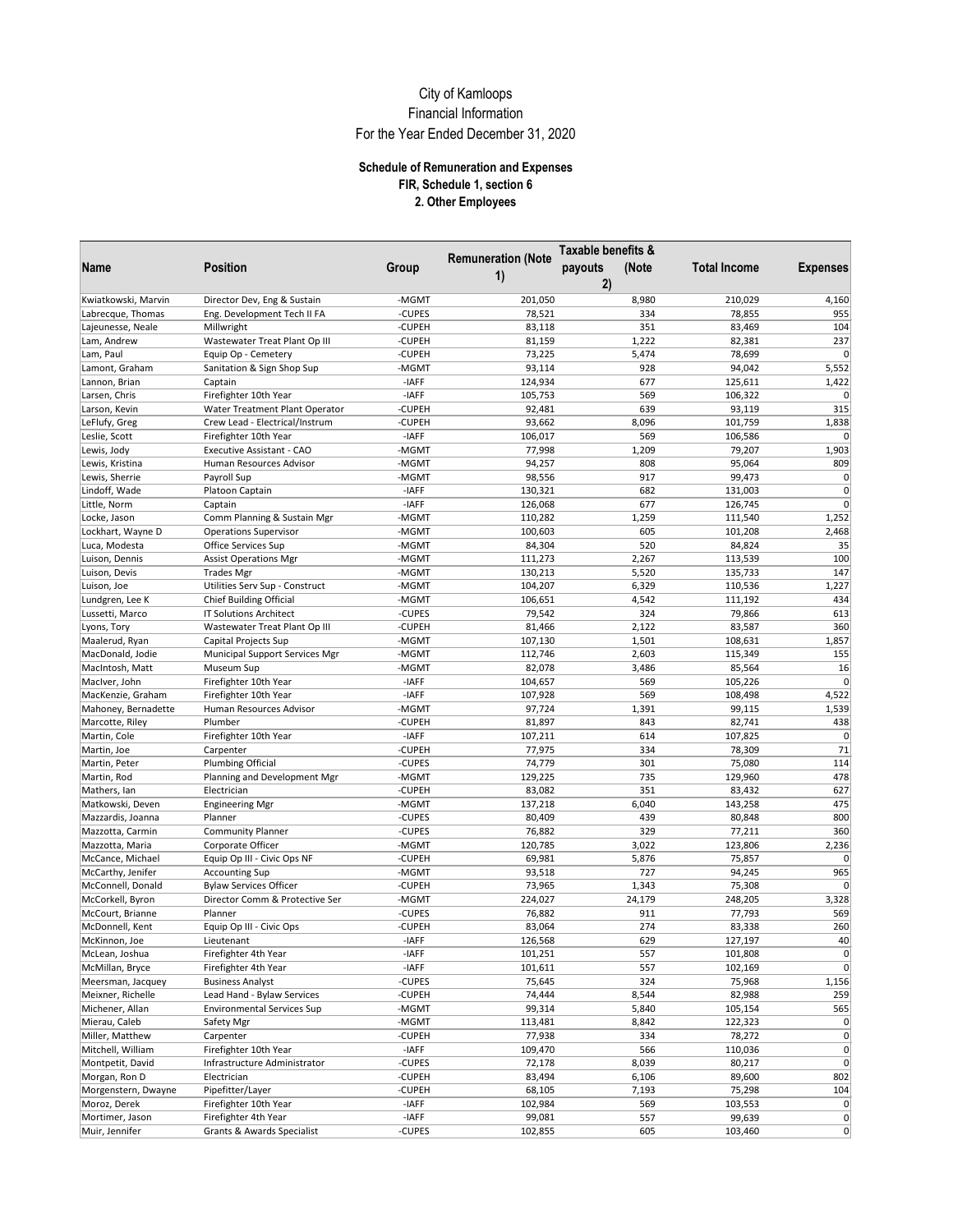|                                      | <b>Taxable benefits &amp;</b>                     |                 |                           |                  |                     |                 |
|--------------------------------------|---------------------------------------------------|-----------------|---------------------------|------------------|---------------------|-----------------|
| Name                                 | <b>Position</b>                                   | Group           | <b>Remuneration (Note</b> | (Note<br>payouts | <b>Total Income</b> | <b>Expenses</b> |
|                                      |                                                   |                 | 1)                        | 2)               |                     |                 |
| Murray, Chris                        | Firefighter 15th Year                             | -IAFF           | 105,214                   | 571              | 105,785             | 1,660           |
| Nelson, Emily                        | DES Administrative Sup                            | -MGMT           | 84,284                    | 520              | 84,804              | 35              |
| Newport, Heather                     | Communications Op (4th Yr)                        | -IAFF           | 94,130                    | 533              | 94,663              | 1,292           |
| Nichols, Stephanie                   | Privacy Officer                                   | -MGMT           | 79,237                    | 595              | 79,832              | 1,497           |
| Nickel, Christine                    | Comm & Community Engage Advis                     | -CUPES          | 74,037                    | 915              | 74,952              | 230             |
| Nield, Ryan                          | Firefighter 4th Year                              | $-IAFF$         | 99,175                    | 557              | 99,732              | 880             |
| Nordgren, Peter                      | Utilities Serv Sup - Maintenan                    | -MGMT           | 79,498                    | 5,364            | 84,861              | 289             |
| Norstrom, Orlund                     | Software Engineer                                 | -CUPES          | 75,769                    | 324              | 76,093              | 0               |
| Nowicki, Brad                        | Lead Hand - Electrical                            | -CUPEH          | 88,460                    | 8,360            | 96,820              | 506             |
| Nowicki, Russell                     | Carpenter                                         | -CUPEH          | 77,938                    | 334              | 78,272              | 1,049           |
| Nykoluk, Eric                        | Firefighter 10th Year                             | $-IAFF$         | 103,892                   | 561              | 104,453             | 0               |
| Odian, Dwayne                        | Capital Projects Inspector                        | -CUPES          | 77,114                    | 329              | 77,443              | 0               |
| Olstad, Dean                         | <b>Chief Fire Prevention Officer</b>              | -IAFF           | 133,252                   | 682              | 133,934             | 65              |
| Oram, Glen                           | <b>Cross Connection Control Coord</b>             | -CUPEH          | 70,179                    | 5,829            | 76,007              | 109             |
| Ouellette, Pat                       | Lead Hand - Mechanical                            | -CUPEH          | 84,102                    | 1,351            | 85,453              | 20              |
| Paloposki, Kurt                      | Water/Wastewater Operator II                      | -CUPEH          | 77,947                    | 11,340           | 89,287              | 115             |
| Passeri, Riccardo                    | Firefighter 10th Year                             | -IAFF           | 108,127                   | 569              | 108,696             | 40              |
| Patterson, Jordan J                  | Firefighter 4th Year                              | -IAFF           | 100,540                   | 557              | 101,097             | 40              |
| Perkin, Anica                        | Human Res Advisor                                 | -MGMT           | 77,962                    | 786              | 78,748              | 796             |
| Perri, Maurizio                      | <b>Community Ser Sup - Operations</b><br>Mechanic | -MGMT           | 83,579                    | 1,154            | 84,732              | 60              |
| Perron, Ronald                       |                                                   | -CUPEH<br>-MGMT | 79,383                    | 1,334<br>500     | 80,716              | 0<br> 0         |
| Philip, Clayton<br>Pile, Terrance G. | Safety Advisor<br>Risk Mgr                        | -MGMT           | 80,925<br>116,941         | 813              | 81,424<br>117,755   | 1,237           |
| Plesko, Marleah                      | <b>Revenue &amp; Taxation Supervisor</b>          | -MGMT           | 82,238                    | 1,064            | 83,302              | 2,580           |
| Poirier, Cory                        | Firefighter 4th Year                              | -IAFF           | 103,213                   | 557              | 103,770             | 0               |
| Pont, Jeffrey L                      | Firefighter 4th Year                              | $-IAFF$         | 88,822                    | 557              | 89,379              | 0               |
| Powell, Scott                        | Carpenter                                         | -CUPEH          | 78,344                    | 334              | 78,678              | 0               |
| Pretula, Chris                       | Lieutenant                                        | -IAFF           | 125,392                   | 618              | 126,009             | 0               |
| Price, Ian                           | Water/Wastewater Operator II                      | -CUPEH          | 76,811                    | 21,506           | 98,317              | 104             |
| Purves, Brian                        | Crew Lead - Aboriculture                          | -CUPEH          | 78,349                    | 334              | 78,683              | 273             |
| Putnam, Jeff                         | Parks & Civic Facilities Mgr                      | -MGMT           | 137,482                   | 6,040            | 143,521             | 71              |
| Quigley, Colleen                     | Director Human Res & Safety                       | -MGMT           | 148,475                   | 10,624           | 159,099             | 1,813           |
| Redgrove, Scott                      | Records Mgr                                       | -MGMT           | 108,967                   | 647              | 109,614             | 0               |
| Reid, Wesley                         | Firefighter 10th Year                             | -IAFF           | 103,788                   | 569              | 104,357             | 40              |
| Rilkoff, Lori                        | Director Human Res & Safety                       | -MGMT           | 159,389                   | 4,229            | 163,617             | 0               |
| Rivet, Julie                         | Assistant Design Engineer                         | -MGMT           | 102,645                   | 616              | 103,261             | 820             |
| Robertson, Tammy                     | <b>External Relations Mgr</b>                     | -MGMT           | 108,114                   | 5,624            | 113,737             | 2,728           |
| Robinson, Stephen                    | <b>Assist Fire Chief</b>                          | -FDMG           | 136,581                   | 787              | 137,368             | 1,185           |
| Rodrigue, Kristen                    | <b>Communications Supervisor</b>                  | -MGMT           | 86,970                    | 6,388            | 93,358              | 2,450           |
| Ross, Marie                          | <b>Engineering Utilities Tech II</b>              | -CUPES          | 74,205                    | 365              | 74,569              | 606             |
| Rosten, Kyle                         | Mechanic                                          | -CUPEH          | 77,712                    | 1,298            | 79,011              | 20              |
| Russell, Nathan                      | Firefighter 10th Year                             | -IAFF           | 105,985                   | 1,742            | 107,727             | 0               |
| Ruttan, Brenden                      | Plan Checker II                                   | -CUPES          | 82,897                    | 351              | 83,248              | 114             |
| Ryan, Reginald J                     | Fleet & Mechanical Shop Sup                       | -MGMT           | 97,247                    | 7,249            | 104,495             | 486             |
| Sakaki, David                        | Captain                                           | $-IAFF$         | 126,984                   | 677              | 127,661             | 0               |
| Schoular, Robb                       | <b>Assist Fire Chief</b>                          | -FDMG           | 147,409                   | 7,841            | 155,250             | 3,183           |
| Schroeder, Mark                      | Firefighter 4th Year                              | $-IAFF$         | 105,424                   | 557              | 105,981             | 0               |
| Schuett, Derrick                     | Carpenter                                         | -CUPEH          | 77,938                    | 444              | 78,381              | 321             |
| Scott, Dylan                         | Utilities Serv Sup - Treatment                    | -MGMT           | 100,683                   | 1,192            | 101,875             | 1,389           |
| Setka, Josh                          | Electrician                                       | -CUPEH          | 83,051                    | 1,150            | 84,201              | 615             |
| Shepherd, Sandy                      | Firefighter 15th Year                             | -IAFF           | 117,355                   | 584              | 117,938             | 0               |
| Shimoyama, Bob                       | Mechanic                                          | -CUPEH          | 79,102                    | 1,334            | 80,436              | 0               |
| Silva, Mike                          | Firefighter 15th Year                             | -IAFF           | 115,092                   | 1,565            | 116,657             | 1,660           |
| Simpson, Adam                        | <b>Trades Sup</b>                                 | -MGMT           | 102,769                   | 1,203            | 103,972             | 785             |
| Sison, Raymond                       | Purchasing & Inv Control Mgr                      | -MGMT           | 114,808                   | 1,951            | 116,759             | 1,215           |
| Smeaton, Andrew                      | <b>Aquatics Programs Sup</b>                      | -MGMT<br>-CUPEH | 91,078                    | 1,828<br>520     | 92,906              | 1,177           |
| Smeaton, Cory<br>Smeaton, David      | Lead Hand - Carpentry<br>Carpenter                | -CUPEH          | 80,244<br>78,416          | 330              | 80,764<br>78,745    | 0<br>71         |
| Smerchinski, Mike                    | <b>Building Official I*</b>                       | -CUPES          | 86,290                    | 363              | 86,654              | 114             |
| Smith, Clayton                       | Firefighter 4th Year                              | $-IAFF$         | 104,629                   | 557              | 105,186             | 40              |
| Smith, Kevin                         | <b>Building Official III</b>                      | -CUPES          | 90,731                    | 378              | 91,108              | 114             |
| Smith, Nathan                        | Mechanic                                          | -CUPEH          | 79,817                    | 2,841            | 82,658              | 0               |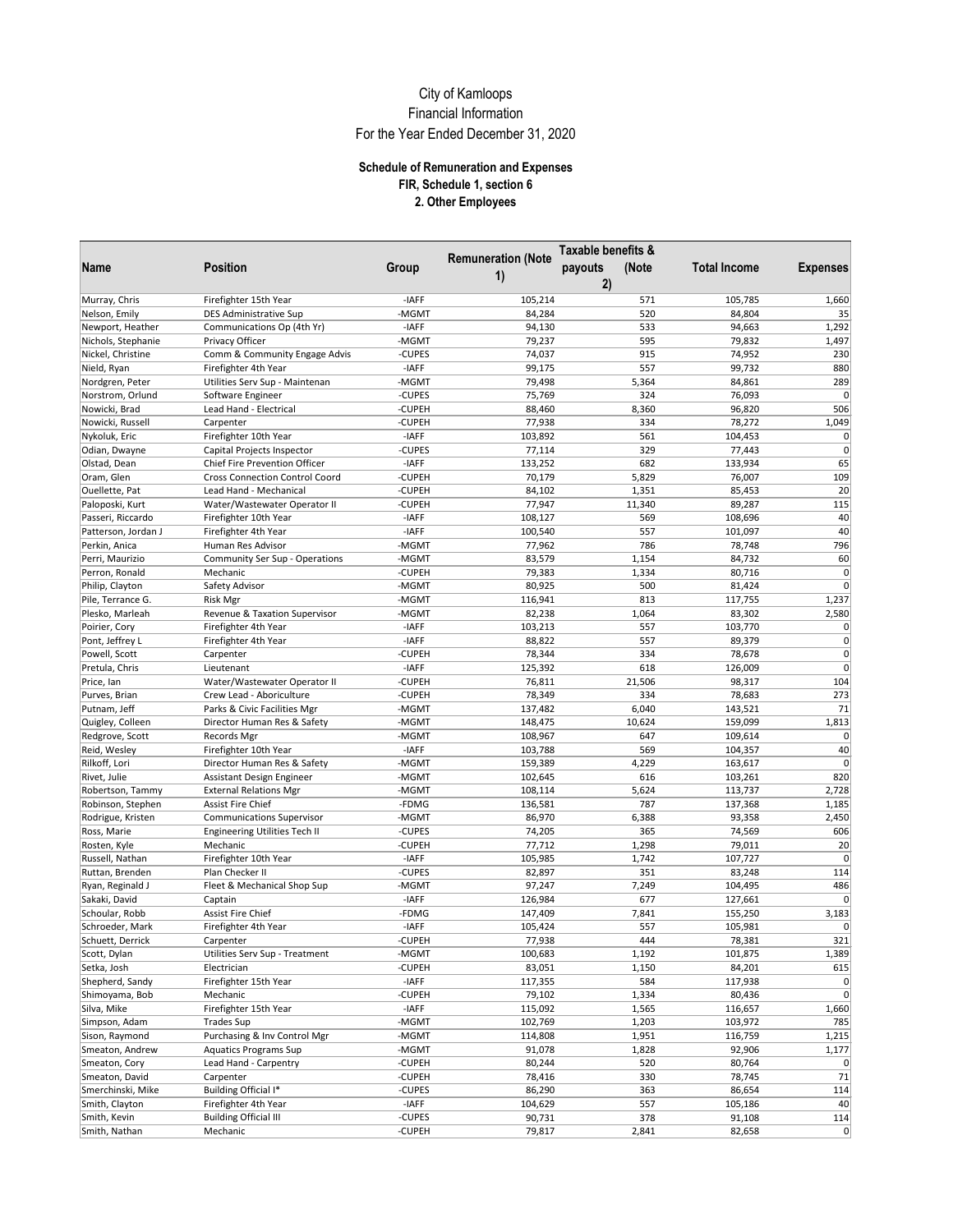|                                                 |                                                             |                  |                           | <b>Taxable benefits &amp;</b> |                     |                 |
|-------------------------------------------------|-------------------------------------------------------------|------------------|---------------------------|-------------------------------|---------------------|-----------------|
| Name                                            | <b>Position</b>                                             | Group            | <b>Remuneration (Note</b> | (Note<br>payouts              | <b>Total Income</b> | <b>Expenses</b> |
|                                                 |                                                             |                  | 1)                        | 2)                            |                     |                 |
| Smith, Sean                                     | Business Ops & Events Sup                                   | -MGMT            | 97,248                    | 1,302                         | 98,550              | 0               |
| Smith, Sean D.                                  | Crew Lead - HVAC                                            | -CUPEH           | 90,676                    | 379                           | 91,055              | 248             |
| Soderstrom, Jamie                               | Firefighter 15th Year                                       | $-IAFF$          | 109,467                   | 685                           | 110,152             | 2,125           |
| Sonnenberg, Shawna                              | <b>Office Services Sup</b>                                  | -MGMT            | 74,610                    | 8,415                         | 83,025              | 35              |
| St. Godard, Daniel                              | Millwright                                                  | -CUPEH           | 83,735                    | 351                           | 84,085              | 104             |
| Statsmann, Alisha                               | <b>Office Services Sup</b>                                  | -MGMT            | 84,304                    | 520                           | 84,824              | 119             |
| Stedeford, Iain                                 | Lead Hand Instrumentation Mech                              | -CUPEH           | 86,727                    | 362                           | 87,089              | 108             |
| Steinke, Daniel                                 | Waste Water Treatment Pl Pr Op                              | -CUPEH           | 75,513                    | 2,822                         | 78,334              | 1,287           |
| Stoll, Jason                                    | <b>Building Official III</b>                                | -CUPES           | 90,661                    | 378                           | 91,038              | 114             |
| Strank, Ryan                                    | <b>GIS Technician - F Aid</b>                               | -CUPES           | 76,143                    | 369                           | 76,512              | 2,794           |
| Strecheniuk, Micah Lee                          | Human Resources Advisor                                     | -MGMT<br>-MGMT   | 94,618                    | 723<br>645                    | 95,341              | 1,056<br>526    |
| Stride, Linda                                   | Rec, Health & Wellness Sup<br><b>Bylaw Services Officer</b> | -CUPEH           | 98,556                    |                               | 99,201              | 0               |
| Stump, John<br>Sullivan, Carmen                 | <b>Cupe President</b>                                       | -CUPES           | 68,481<br>92,810          | 7,287<br>386                  | 75,768<br>93,196    | 0               |
| Suominen, Mika                                  | Firefighter 4th Year                                        | $-IAFF$          | 106,140                   | 557                           | 106,697             | $\Omega$        |
| Sutherland, Daniel                              | <b>Assist Chief Support Services</b>                        | -FDMG            | 141,021                   | 4,307                         | 145,328             | 1,607           |
| Swift, Robson                                   | Firefighter 15th Year                                       | -IAFF            | 114,855                   | 2,378                         | 117,233             |                 |
| Szatmari, Tamas                                 | Mechanic - 25th year                                        | -IAFF            | 116,921                   | 629                           | 117,550             | 1,063           |
| Taylor, Joshua                                  | Electrician                                                 | -CUPEH           | 83,091                    | 830                           | 83,921              | 615             |
| Taylor, Richard                                 | Firefighter 10th Year                                       | -IAFF            | 105,061                   | 569                           | 105,630             | 2,125           |
| Thwaites, Jeff                                  | Capital Projects Inspector                                  | -CUPES           | 76,945                    | 5,082                         | 82,028              | $\mathbf{0}$    |
| Tomm, Colin                                     | Lieutenant                                                  | -IAFF            | 139,961                   | 629                           | 140,590             | 40              |
| Tommasini, Mark                                 | Carpenter NF                                                | -CUPEH           | 78,756                    | 336                           | 79,092              | U               |
| Tompkins, David J                               | Crew Lead - Sanitation/Signs                                | -CUPEH           | 75,552                    | 7,272                         | 82,823              | 2,388           |
| Torbohm, Kurt                                   | Firefighter 2nd Year                                        | -IAFF            | 76,517                    | 431                           | 76,948              | $\Omega$        |
| Trawin, David                                   | City Administrator                                          | -MGMT            | 283,268                   | 10,240                        | 293,508             | 6,922           |
| Treadway, Bryce                                 | Electrician                                                 | -CUPEH           | 83,083                    | 5,307                         | 88,390              | 685             |
| Truscott, Kevin R                               | Crew Lead - Utility Trades                                  | -CUPEH           | 87,272                    | 365                           | 87,637              | 104             |
| Twemlow, Trevor                                 | Pools & Civic Facilities Sup                                | -MGMT            | 100,911                   | 887                           | 101,797             | 2,581           |
| Unger, Brandy                                   | Capital Projects Inspector                                  | -CUPES           | 77,584                    | 957                           | 78,541              | 2,474           |
| Venables, Scott                                 | Firefighter 10th Year                                       | -IAFF            | 122,245                   | 569                           | 122,814             | 40              |
| Vetere, Joe                                     | Crew Lead - Parks Amenities                                 | -CUPEH           | 78,677                    | 3,134                         | 81,810              | 246             |
| Voss, Michael                                   | <b>Chief Training Officer</b>                               | -IAFF            | 134,203                   | 678                           | 134,880             | 40              |
| Wagner, Robert                                  | <b>Streets Supervisor</b>                                   | -MGMT            | 93,057                    | 1,232                         | 94,290              | 210             |
| Walker, Jeffrey                                 | Firefighter 4th Year                                        | -IAFF            | 104,014                   | 557                           | 104,571             | 40              |
| Walton, Russell                                 | Software Engineer                                           | -CUPES           | 76,918                    | 324                           | 77,242              | 0               |
| Watson, Darin                                   | Water/Wastewater Operator II                                | -CUPEH           | 75,936                    | 7,050                         | 82,986              | 104             |
| Watson, Sam E L                                 | Firefighter 4th Year                                        | -IAFF            | 100,608                   | 557                           | 101,165             | 40              |
| Weatherhead, Greg                               | Asst Chief Oper - Waste Water                               | -CUPEH           | 80,002                    | 332                           | 80,334              | 672             |
| Webster, Raymond                                | Fire Inspect/Investigator II                                | -IAFF            | 115,616                   | 629                           | 116,245             | 174             |
| Wells, Desiree                                  | <b>Building Official I</b>                                  | -CUPES           | 75,242                    | 323                           | 75,565              | 114             |
| Weninger, Lyle                                  | Proj Coordinator/Investigator                               | -IAFF            | 124,510                   | 787                           | 125,296             | 1,153           |
| Westerby, Robert                                | Firefighter 15th Year                                       | $-IAFF$<br>-MGMT | 107,659                   | 575                           | 108,234             | 1,660           |
| Wightman, Greg<br>Wilk, Kenneth                 | <b>Utility Services Mgr</b><br><b>Trades Sup</b>            | -MGMT            | 131,287<br>110,636        | 5,587<br>7,717                | 136,874<br>118,353  | 1,640<br>77     |
| Wilkinson, Trevor                               | Firefighter 10th Year                                       | -IAFF            | 106,618                   | 866                           | 107,484             | 40              |
| Wong, York                                      | IT Helpdesk Technician II                                   | -CUPES           | 76,323                    | 315                           | 76,637              | 0               |
| Woodruff, Karen                                 | Communications Op (4th Yr)                                  | $-IAFF$          | 94,130                    | 533                           | 94,663              | 42              |
| Wourms, Kirsten                                 | Crew Lead - Natural Resources                               | -CUPEH           | 78,650                    | 484                           | 79,134              | 239             |
| Wright, Daniel                                  | Firefighter 4th Year                                        | -IAFF            | 104,562                   | 557                           | 105,119             | 0               |
| Wright, Ryan                                    | Lieutenant                                                  | -IAFF            | 120,246                   | 614                           | 120,860             | $\Omega$        |
| Yanko, Paul                                     | Water/Wastewater Operator II                                | -CUPEH           | 95,051                    | 305                           | 95,356              | 115             |
|                                                 |                                                             |                  |                           |                               |                     |                 |
| Employees with remuneration exceeding \$75,000  |                                                             |                  | \$<br>35,588,178 \$       | 853,981 \$                    | 36,442,159 \$       | 229,589         |
| Employees with remuneration of \$75,000 or less |                                                             |                  | \$<br>25,238,068 \$       | $633,324$ \$                  | 25,871,392 \$       | 90,310          |
| <b>Total remuneration of Elected Officials</b>  |                                                             |                  | \$<br>414,622 \$          | $24,350$ \$                   | 438,972 \$          | 9,286           |
| <b>Total Disbursements paid to Employees</b>    |                                                             |                  | 61,240,868<br>\$          | \$<br>1,511,654 \$            | 62,752,522 \$       | 329,186         |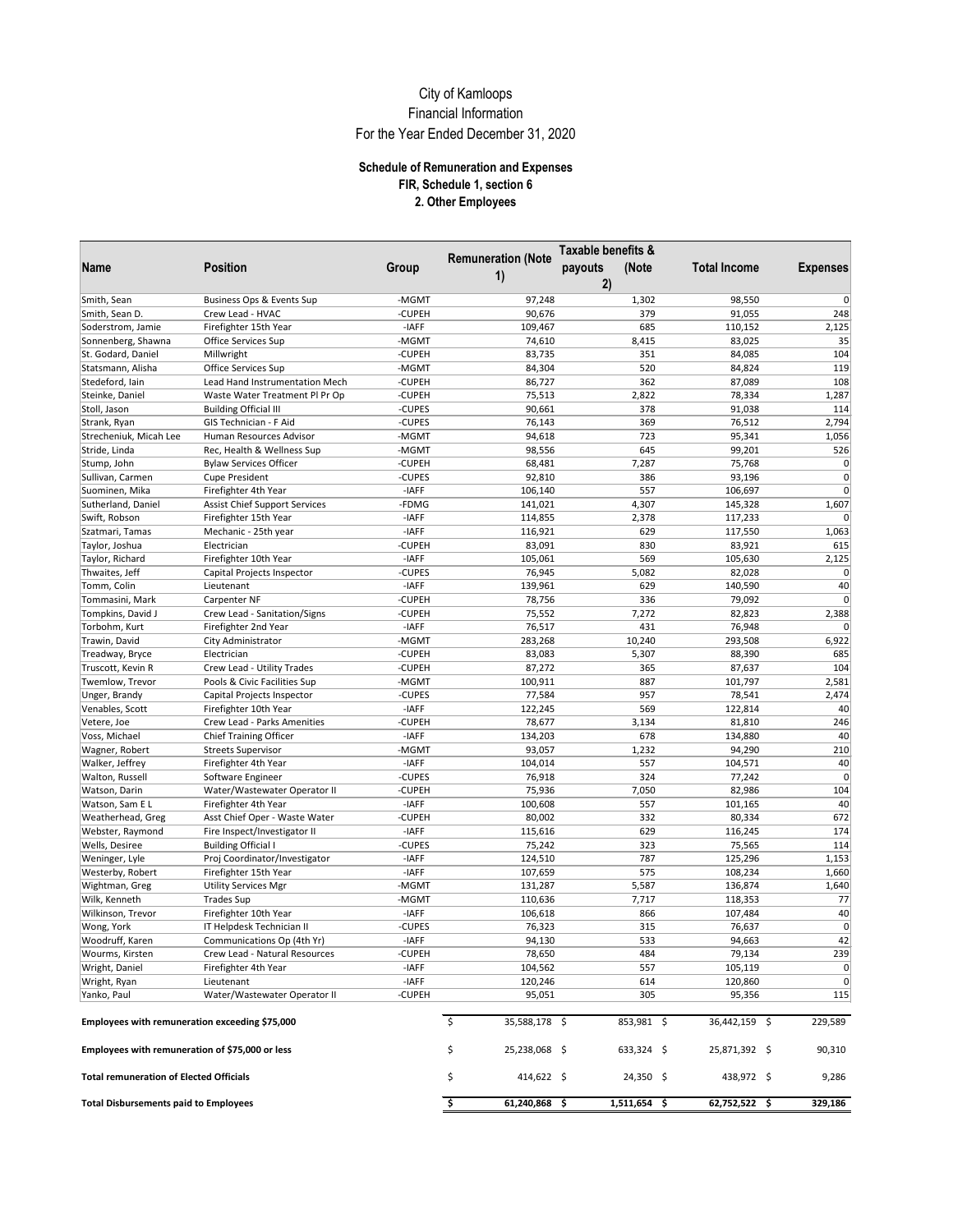|      |                 |       | <b>Remuneration (Note</b> | <b>Taxable benefits &amp;</b> |       |                     |                 |
|------|-----------------|-------|---------------------------|-------------------------------|-------|---------------------|-----------------|
| Name | <b>Position</b> | Group |                           | payouts                       | (Note | <b>Total Income</b> | <b>Expenses</b> |
|      |                 |       |                           |                               |       |                     |                 |

### **Schedule of Remuneration and Expenses FIR, Schedule 1, section 6 2. Other Employees**

#### Note 3: Ledgend for payroll group codes

| <b>Payroll Group Code</b> | <b>Description</b>                                |
|---------------------------|---------------------------------------------------|
| <b>COUN</b>               | Councillors                                       |
| <b>CUPEH</b>              | CUPE hour employee with benefits                  |
| <b>CUPEP</b>              | CUPE part time employee with no<br>benefits       |
| <b>CUPES</b>              | CUPE salary employee                              |
| <b>FDMG</b>               | <b>Fire Department Managers</b>                   |
| <b>IAFF</b>               | <b>International Association of Fire Fighters</b> |
| <b>MGMT</b>               | Management                                        |

Note 1: Remuneration include base income, acting pay and overtime

Note 2: Taxable benefits & payouts includes parking, group life insurance, accidental death and dismemberment insurance, retroactive pay and medical services plan.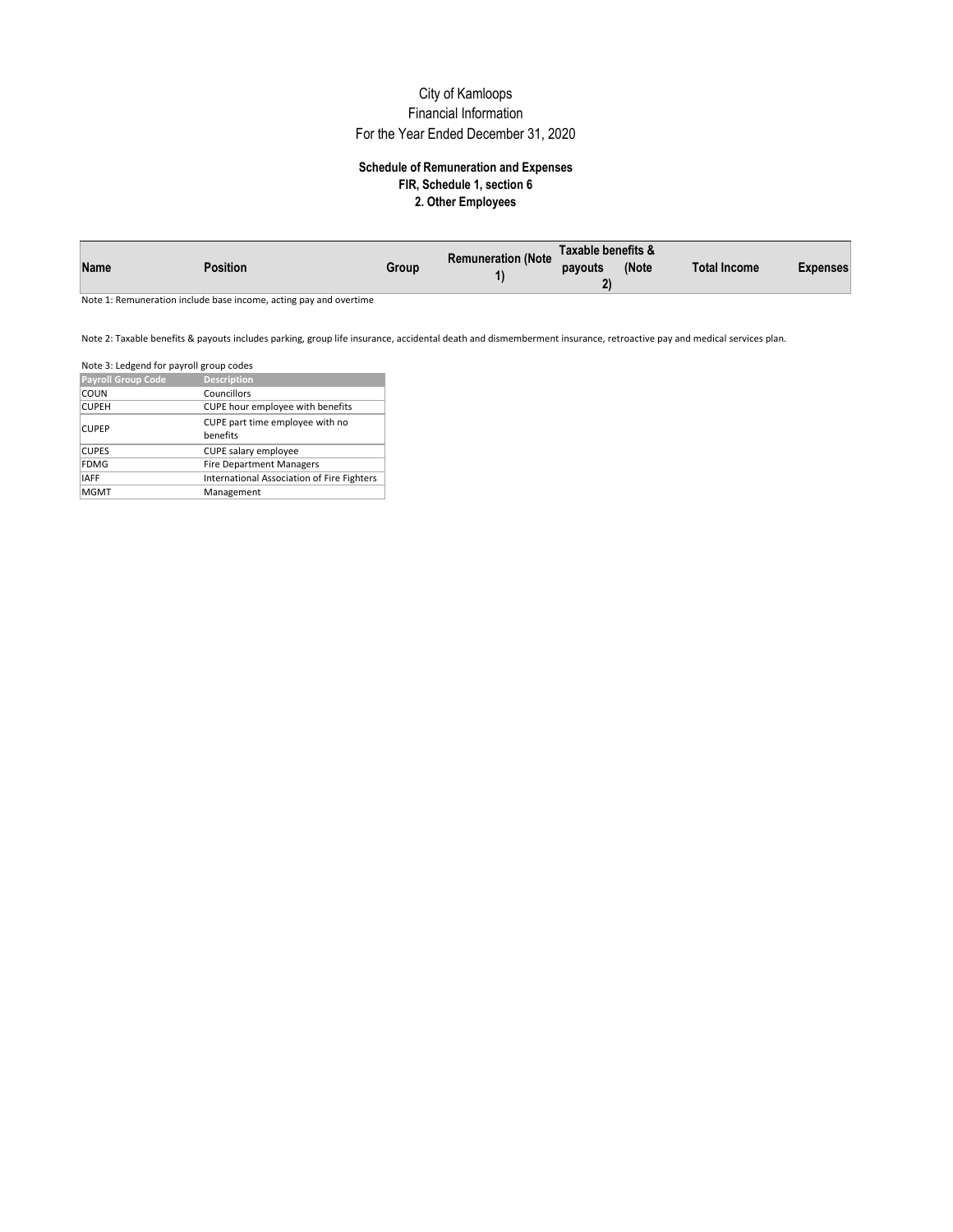### **Schedule of Remuneration and Expenses FIR, Schedule 1, section 6 3. Reconciliation**

| <b>Total per Operating Expenses by Segment</b>                 | \$<br>75,260,418 |
|----------------------------------------------------------------|------------------|
| <b>Total Reconciling Items</b>                                 | \$<br>12,507,896 |
| Employer's portion of CPP, EI and superannuation               | 4,842,083        |
| Employers costs; medical, dental, insurance and other benefits | 3,821,277        |
| Year end adjustments to accrued wages and benefits payable     | \$<br>3,844,536  |
| <b>Reconciling Items</b>                                       |                  |
| <b>Total Disbursements paid to Employees</b>                   | \$<br>62,752,522 |
|                                                                |                  |
| <b>Total Remuneration of Elected Officials</b>                 | 438,972          |
| Employees with remuneration of \$75,000 or less                | 25,871,392       |
|                                                                |                  |
| <b>Employees with remuneration exceeding \$75,000</b>          | \$<br>36,442,159 |